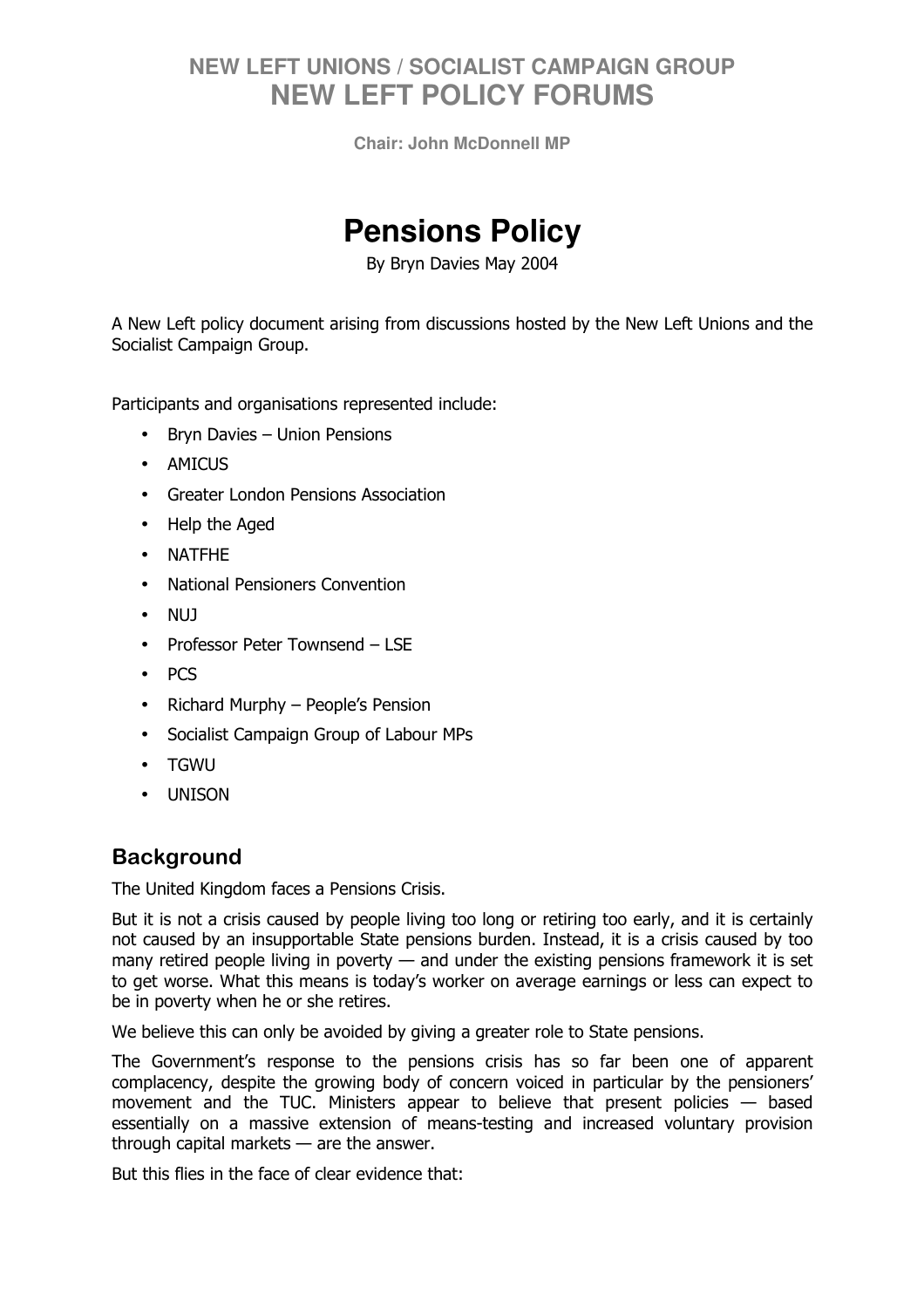**Chair: John McDonnell MP** 

- reliance on means-testing inevitably leads to poor and inefficient coverage, perverse incentives, and social division; and
- private provision has inherent shortcomings making it unsuitable as the foundation stone of pension provision.

### The Success of State Pension Provision

One of the most illogical aspects of the Government's approach to pensions is its pursuit of initiatives which are known to fail. Ministers continue to favour means-testing and private provision, or schemes with no proven track record, like stakeholder pensions, while ignoring the potential of greater State provision, which experience shows can deliver what people really want. There are, of course, shortcomings in our existing State system, but these can be addressed by strengthening provision, rather than abandoning it.

The key advantages of the basic State pension are public acceptability and coverage. Polls show consistently that while people do worry about whether they will receive their State pension, most would still prefer a universal State benefit to a private arrangement. The concept of social solidarity between those at work and those in retirement, while seldom articulated, is widely accepted. Also accepted is the concept that an adequate standard of living in retirement has to be paid for — providing those in work can in turn look forward to similar benefits when they retire.

Pensioners are also generally perceived as being entitled to a decent standard of living as of right, without any means testing. The UK system centres on the concept that paying contributions during a working lifetime brings an entitlement on retirement, not a hand-out. But unpaid work — particularly by women with family responsibilities — must also be recognised as counting towards entitlement, as should periods out of work due to ill-health, disability and involuntary unemployment.

We also see the State Second Pension (S2P), previously known as the State Earnings Related Pension Scheme (SERPS), as crucial. First, the S2P offers exactly the elements the Government has identified as necessary for a successful pensions system:

- equity between members, with benefits and contributions based on each member's full earnings record
- full transferability of rights, with no penalty on switching from job to job
- full protection of rights in line with average earnings up to retirement and inflation thereafter
- low administration costs
- protection against investment risk.

Secondly, the S2P is capable of paying worthwhile benefits: current pensioners are receiving benefits that, when taken with the State basic pension, are not far short of the original SERPS target of half-pay on retirement for a worker on average pay. It is only in the longer term that the SERPS cuts made by the Conservative government will start to have a significant impact. In terms of the main test that should apply  $-$  the ability to deliver adequate benefit — the success of State earnings-relations pensions is little appreciated but very real.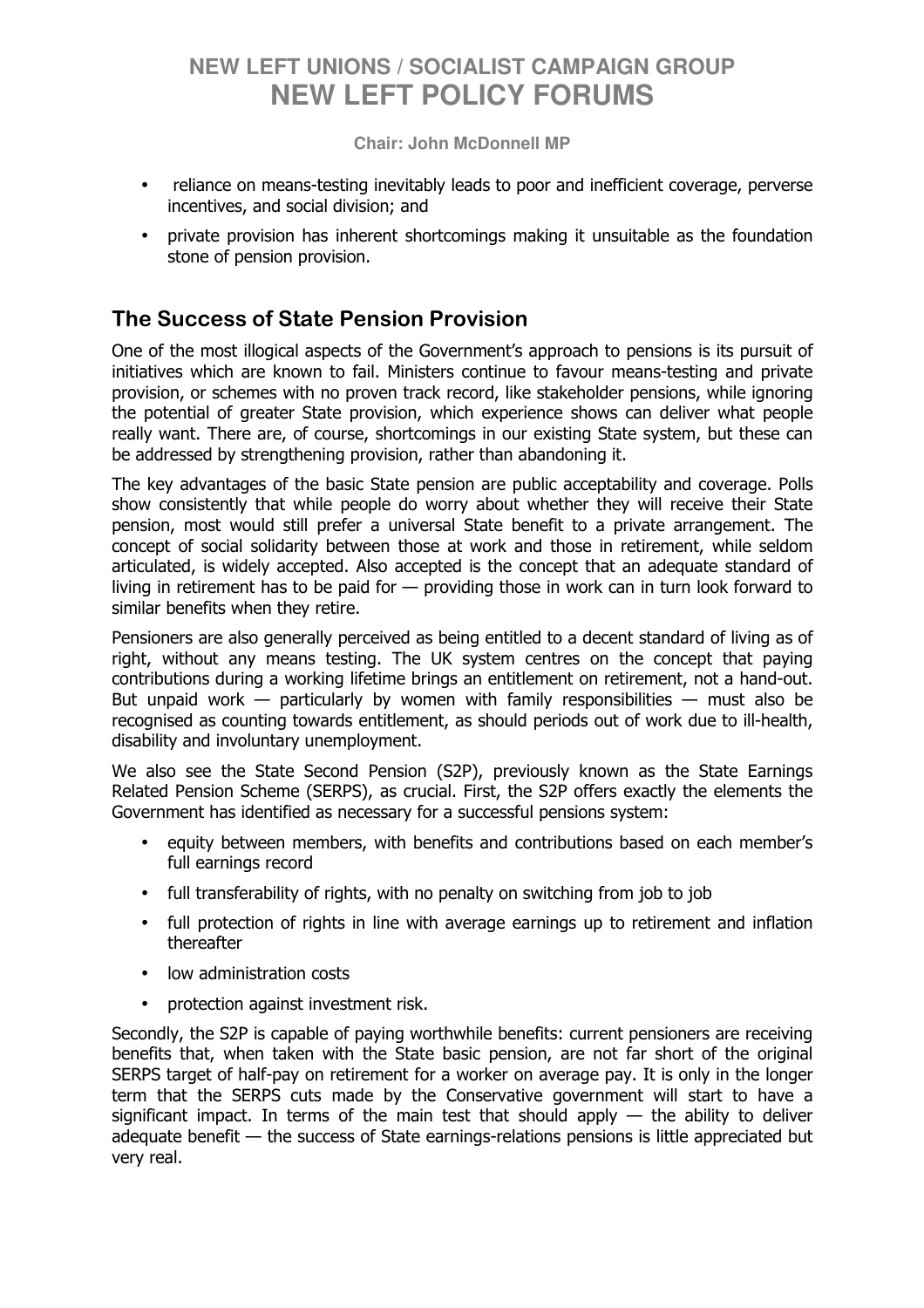#### **Chair: John McDonnell MP**

Those who advocate greater State provision need not be apologetic: state pensions have been shown to work. All that is needed is more generous provision, starting with a higher basic pension, and to put in place better longer-term protection for State entitlements.

### The Failure of Private Pension Provision

Private pensions, based on voluntary contributions by employers and employees and on investment markets, have an important and continuing role. However, both the pensions industry and the Government have overstated how well they can deliver adequate and secure benefits and, by implication, the extent to which they are a suitable alternative to adequate State provision.

#### Occupational Pensions

 The claim that occupational pensions were the "welfare success story of the century" now looks over-ambitious in the face of problems with investment markets and falling real returns. Many scheme members have been left with benefits now significantly short of what they had reasonably expected. We support such schemes where they work well, but it is clear that they can only offer coverage to part of the working population. In addition, the trend from defined benefits to money-purchase schemes, with the associated reduction in benefits, means both the quality and quantity of occupational provision may well decline in the longer term.

#### Personal Pensions:

 The failure of the last Conservative government's policy of relying on personal pensions is now also clear. The pensions mis-selling scandal (at a cost of £14 billion and still counting), plus the high-profile collapse of Equitable Life, mean the intrinsically high-cost and high-risk nature of this type of provision is far more widely understood. Again, a personal pension might be suitable for some workers, but these are a minority and even for them it should be viewed as an added extra, not a replacement for adequate State provision.

#### Stakeholder Schemes:

 The incoming Labour Government introduced Stakeholder Pensions as a low-cost form of provision open to all in response to the limitations of personal pensions and the inadequate coverage of occupational schemes. However, not even their biggest fans can claim Stakeholder Pensions have been a success. Relying on voluntary action by those in Government's target group, who tend to be those with the greatest pressure on their disposable income, has produced a very low take-up. There is nothing to suggest this will change in the future, at least not without a move to greater compulsion. In addition, the inefficiency of this type of scheme is perfectly illustrated by the pensions industry's complaint that the 1 per cent cap on expenses — which over a working lifetime means that up to a third of the member's contributions get eaten up by the provider  $-$  is too low. The solution is not to throw even more of the money needed to pay for decent pensions at inefficient private sector providers  $-$  it is to strengthen the State scheme.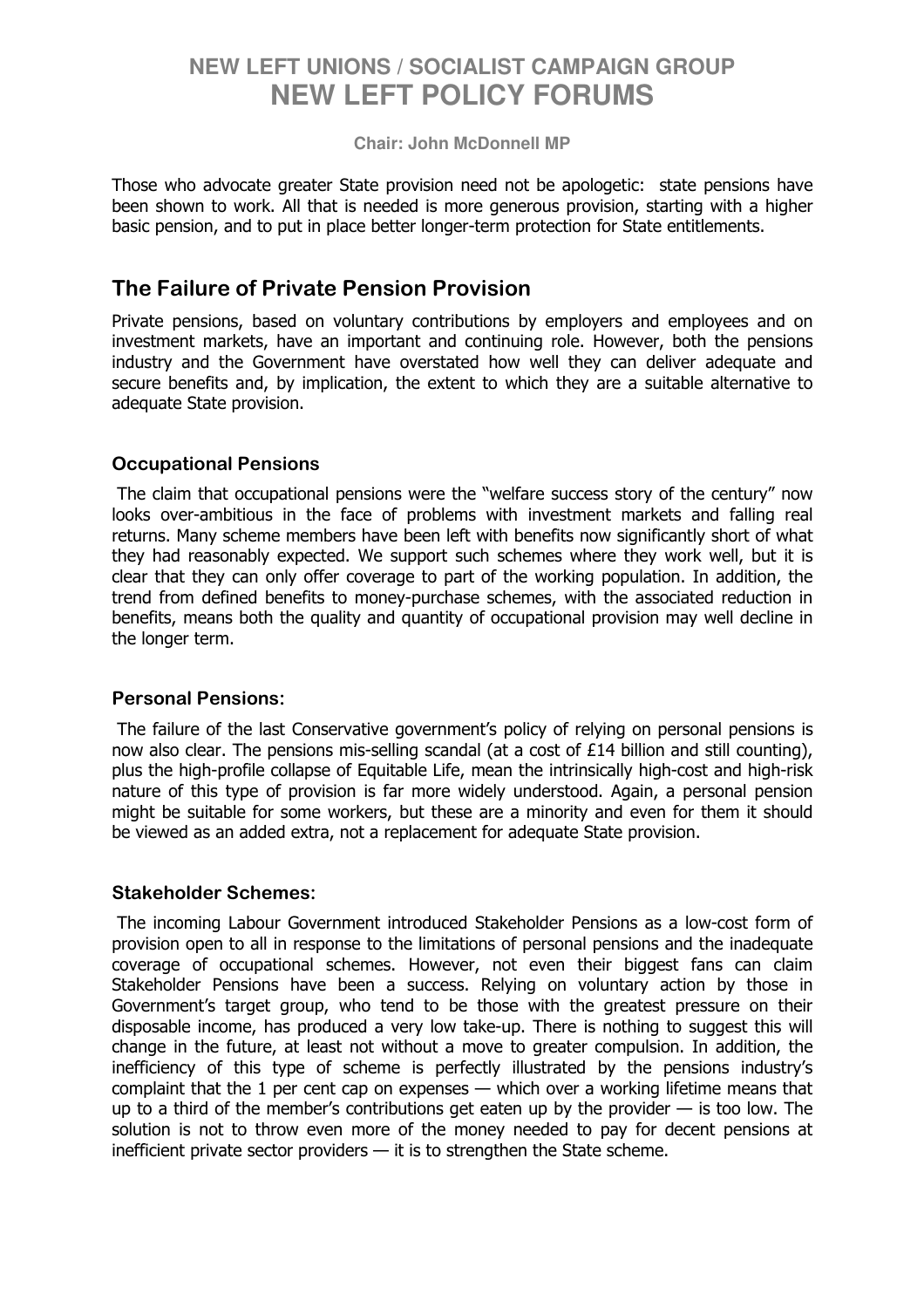#### **Chair: John McDonnell MP**

That said, there will always be a role for private pension provision. The question, however, is what should be the private sector relationship with adequate State pensions? The Government's stated intention is to see private provision replace State pensions. However, the private sector's record  $-$  as opposed to its rhetoric  $-$  suggests its potential is limited to a complementary role.

### What needs to be done

#### The State Basic Pension:

Improvements are needed to ensure the great majority of pensioners have an absolute minimum level of pension, both now and in the future. In particular:

- pensions should be increased immediately to at least the level of the current Guarantee Credit, i.e. £105.45 per week for a single pensioner and £160.95 for a couple from April 2004
- pensions should be linked thereafter to national average earnings, to ensure that as pensioners get older their living standards do not fall behind those of the working population
- the single person rate should, in the near future, be further increased towards a target of 25 per cent of average earnings
- there should be an extra £22 per week for those over 80
- there should be no change in State pension age.

#### The State Second Pension:

 Changes are also required in S2P, so that it fits in with the basic pension and to ensure proper credits for family responsibilities and for those on low pay and/or with broken employment. The intention should be, however, to provide an overall State pension offering half pay on normal retirement for those who were on average earnings, with a higher proportion for those on lower pay.

#### The National Insurance Fund:

 These changes need to be accompanied by changes to the institutional arrangements for State pensions and how they are financed. There should be a return to the approach originally envisaged, with autonomous finances for the National Insurance Scheme derived from broadly equal contributions from employees and employers, supplemented by Treasury payments for non-working members credited with benefits. The Scheme's finances should be supervised by an independent board representing contributors and pensioners. The board would be responsible for managing the Scheme within parameters set by legislation.

#### Greater Protection for Accrued Rights: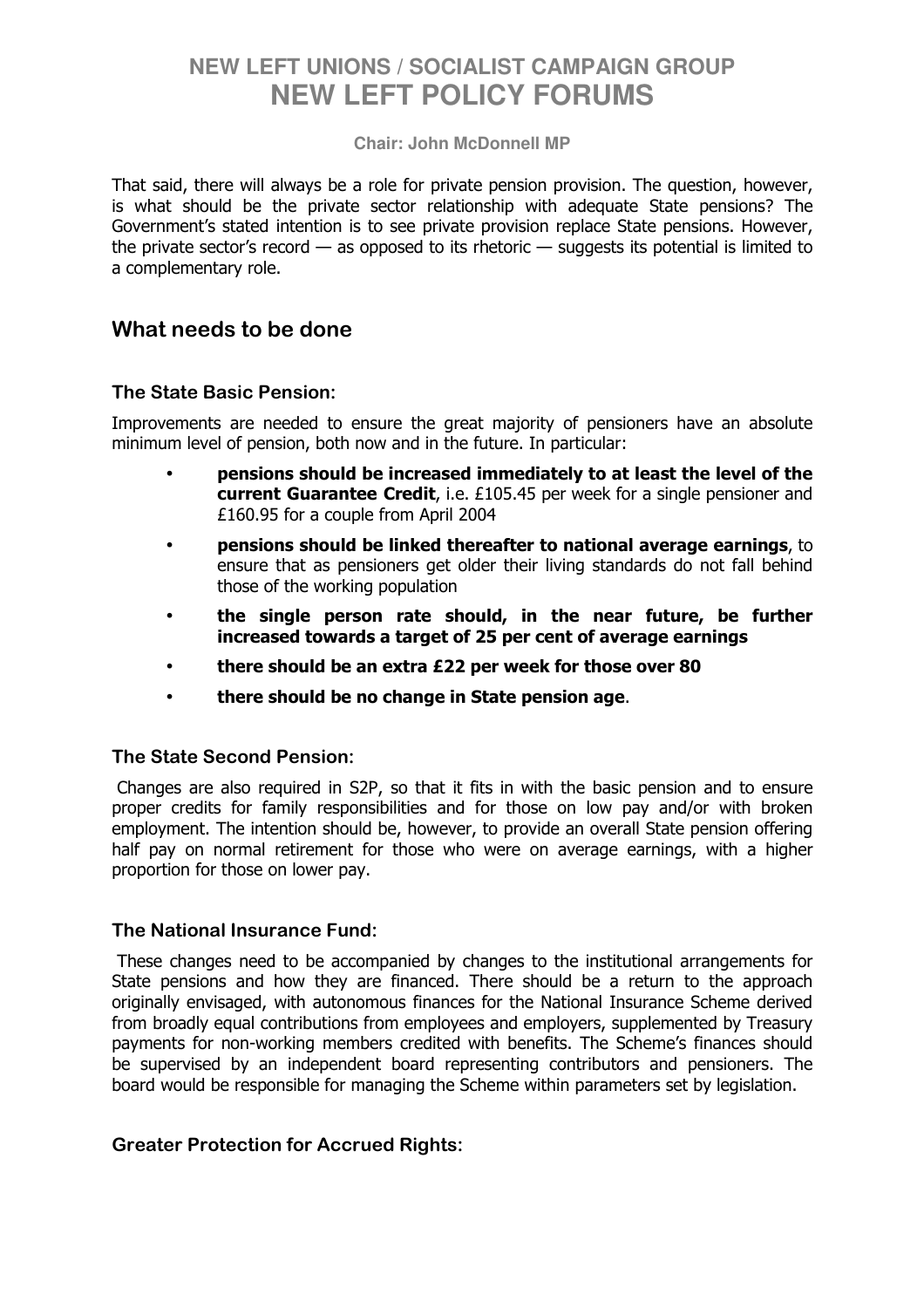#### **Chair: John McDonnell MP**

 Members' accrued rights in the State pension scheme should be better protected. First there should be legislation, like that covering occupational schemes, under which accrued benefits cannot be changed without individual consent. Secondly, all members should be sent an annual statement of their benefits. All too often, Governments have been able to get away with making changes to accrued as well as expected State benefits simply because members did not know how they would be personally affected. Governments will be less eager to make changes, even in future benefits, if they had to write to each member quantifying the effect. Finally, members' entitlements to earnings- related pensions should be expressed, at least in part, in special pension bonds paying a guaranteed rate of return. There would be scope to use money raised in this way as capital to fund public services.

#### Better Private Provision:

We believe wider pension provision is still needed, on top of an improved State scheme. While the target for a State pension of half pay on retirement offers more than most people can expect at present, in the longer term all workers should be able to enjoy the level of total retirement income at present only available to those in private schemes able to offer two-thirds of final pay or more. We therefore support the phased introduction of a requirement that all employers and employees contribute to private arrangements to achieve this longer-term objective.

### Paying for Better Pensions

The obvious question raised by these proposals is can we afford them? Opponents of greater State provision produce frightening figures to suggest we can't, usually by pointing to the increasing number of people aged over 65 compared to the working population. However, the important factor is not the size of the working population but its productivity, and productivity is normally assumed to grow at a faster rate than the number of retired people. In other words, as the economy grows, we can afford to offer improved living standards to both the working population and to pensioners. The working population's share will fall but within a growing economy there is still scope to offer them higher living standards.

In any event, we believe that the great majority of workers would be prepared to pay more to ensure that today's pensioners receive a decent pension  $-$  as long as they are confident they in turn will receive the same when they retire. Strengthening the State scheme and giving workers a clear entitlement to their benefits are much better ways of achieving this than depending on the uncertainties of capital markets.

In the short term, our proposals can be financed by the changes to the National Insurance Scheme outlined above. At present the scheme is running a substantial surplus and that, together with the restoration of the Treasury Supplement that existed until 10 years ago, would pay for an immediate increase in the State basic pension. This would of course require an increase in general taxation, but provided this were done in a transparent way with pensioners seen as the direct beneficiaries — there would be sufficient public support to make it politically acceptable. It would, however, have to be accompanied by the proposed institutional changes to ensure those who had to the meet the cost would also benefit in turn. In the longer term, the extension of the State second pension will generate